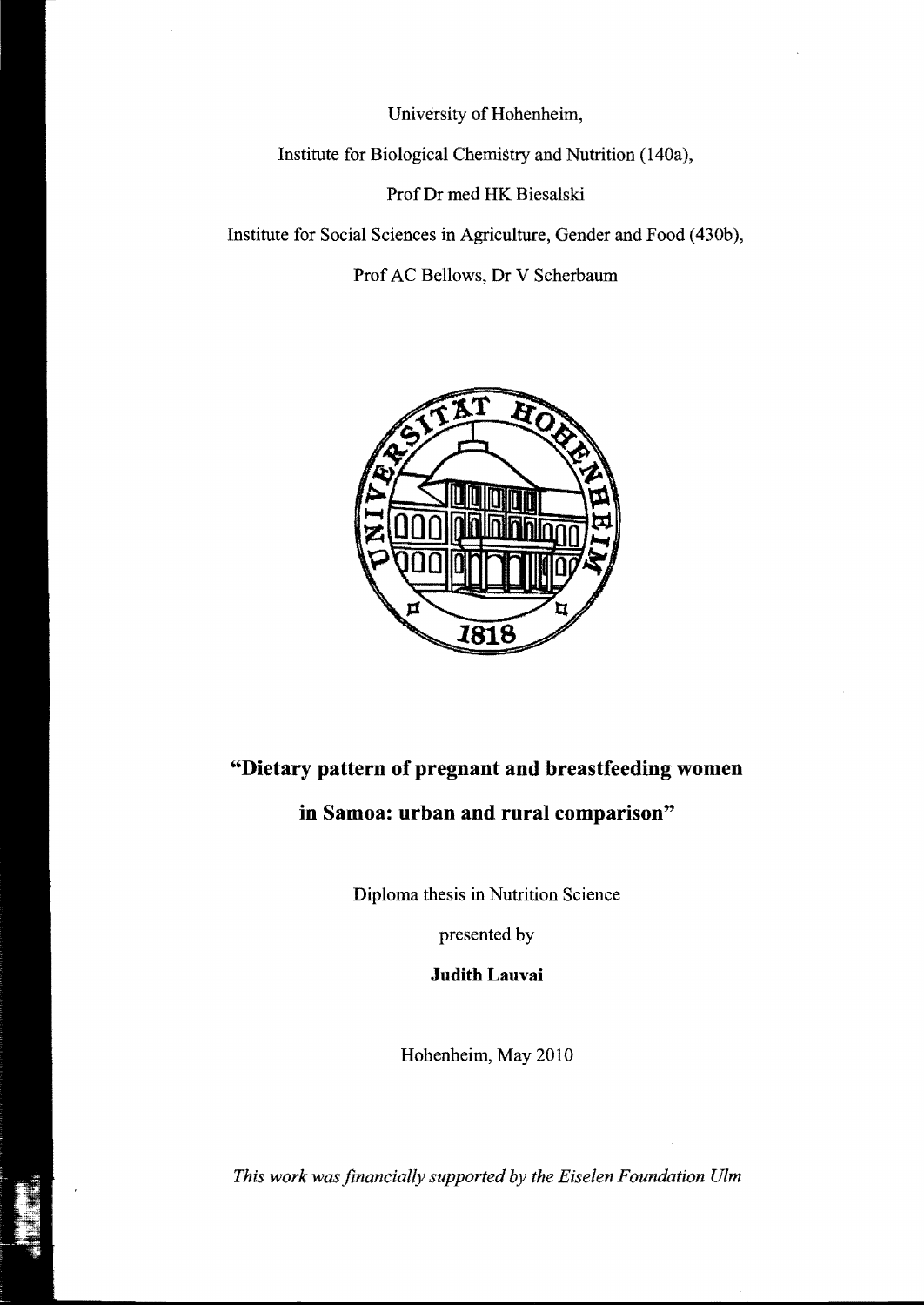## **6 Conclusion**

Dietary patterns of Samoan pregnant and breastfeeding women revealed a clear tendency to non-native foods and were inadequate for the childbearing period.

An excessive caloric intake among pregnant and breastfeeding women was found which is a high risk factor for weight gain and associated adverse effects for childbearing women. The problem seems to be that modem foods are not replacing traditional foods but rather being added to the local diet. This was clearly observed for urban pregnant and breastfeeding women and the same tendency was shown for rural women as weIl. The addition of modem foods (energy dense, high in fat, sugar and salt) should be clearly restricted if these women want to experience a healthy childbearing period. Even though a general knowledge of healthy foods existed during the time of the study, it did not seem as if the women applied this knowledge in everyday life. The consumption of micronutrient rich foods such as fruits and vegetables were low. Surprisingly more urban women than rural women consumed fruits although rural women had better access to vegetable gardens.

None of the pregnant or breastfeeding women were moderately underweight according to MUAC cut-off point < 23cm. However, the majority of women had a MUAC over 30 cm and the upper range was 40-45 cm. Even though there are no internationally agreed cut-off points for MUAC to classify overweight/obesity, these results are alarming.

Another factor that could be impairing the health of some pregnant women was the fact that only half of them were receiving iron supplements during the pregnancy period and most women with high fertility rates did not receive any, even though a high anemia rate among pregnant women in Samoa has been reported (Mackerras D. 1999). The relatively low dietary intake of iron among pregnant women could account partly for this high prevalence of anemia. These results show that anational iron supplementation program would be required to ensure that all pregnant women have an adequate iron status in addition to effective nutrition education intervention.

A relatively high duration and prevalence of breastfeeding was observed, implying that breastfeeding is culturally accepted as the main type of infant feeding. However, exclusive breastfeeding (ExBF) for 6 months according to current international recommendations was not adequate. Considering all of the short and long term benefits of ExBF for the infant, it can only be stressed that ExBF should be further encouraged by all health workers. Additionally, it was shown that quite a few pregnant mothers were planning to give formula milk. However, in reality less breastfeeding mothers offered infant formula which was positive. The main reason for bottle feeding reported by both groups of woman was workload. This could be due to a modernizing society, were mothers are increasingly dependent on their job, and therefore are forced to find an alternative to breastfeeding if their work environment does not allow interruptions for breastfeeding. Furthermore, an early introduction of complementary foods was observed more often in rural than urban women. This could be due to a lack of knowledge about appropriate onset of complementary feeding.